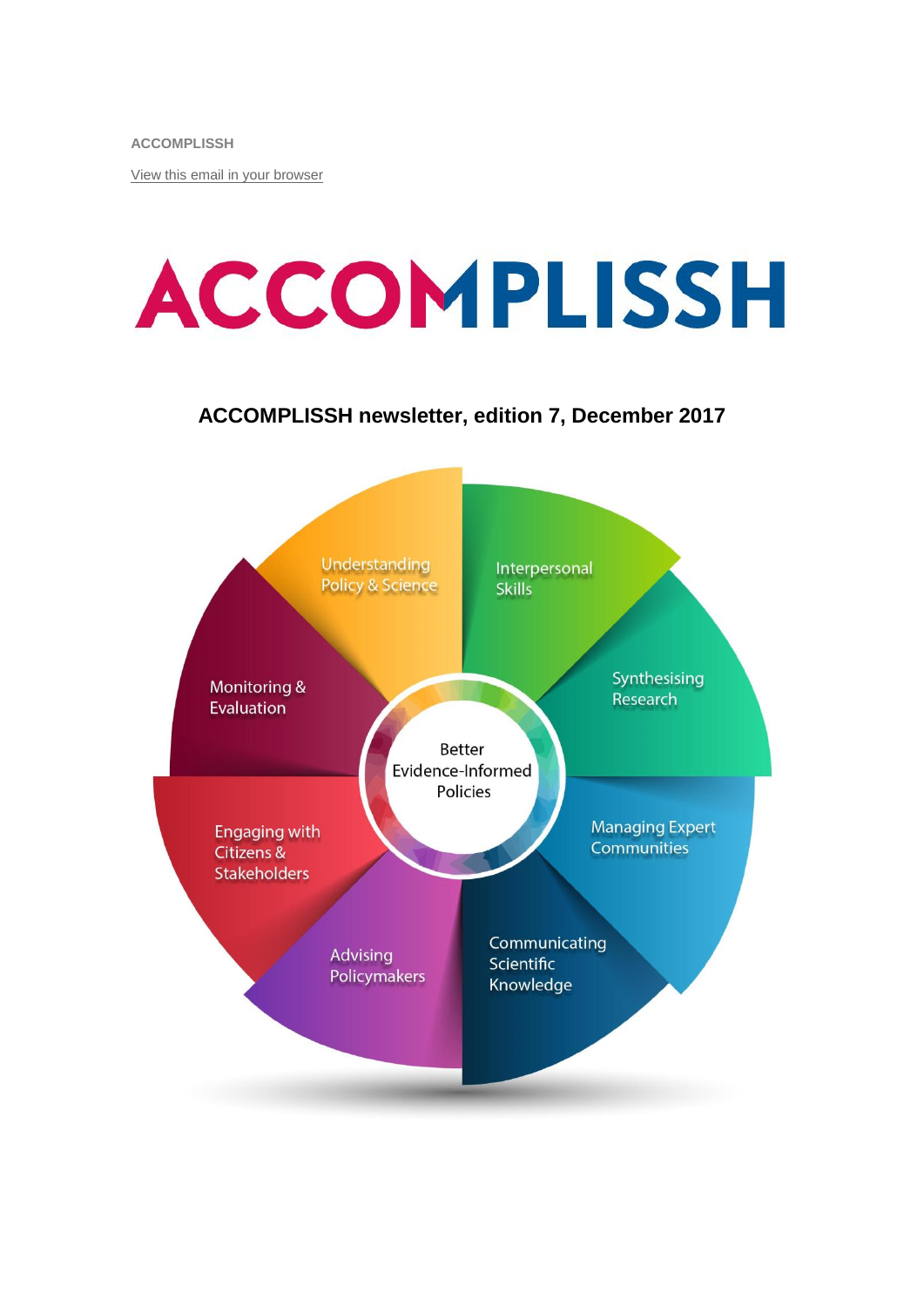# **Skills for the science-policy interface**

In the age of ever-increasing knowledge, there is an urgent need for effective knowledge management and sense-making. Effective knowledge management for policy, scientific advice to policy and evidence-informed policymaking are synonymous values which underpin a need for a new profession with a collective skillset.

As the European Commission's science and knowledge service, the Joint Research Centre (JRC) is in a good position to experiment with approaches for more evidence-informed policymaking. This has resulted in a mapping of skills essential for researchers and policymakers active in the science-policy interface.The primary focus is on the collective skillset of the new knowledge brokers (researchers and policymakers) in boundary-spanning organisations at the evidence-policy interface. Whether producing scientific knowledge or developing policy, both sides involved with evidence require a collective skillset to address the challenges of this field.

The skills framework consists of 8 clusters of skills, with each cluster addressing a specific part of the collective skillset required to increase the impact of research evidence on policymaking:

- **Understanding Policy & Science.** Effective researchers understand the key drivers of the policy process – which can never be as simple as a policy cycle – and adapt their evidence presentation strategies to the policy context. Effective policymakers anticipate what evidence will be needed in the future.
- **Interpersonal Skills.** Being able to interact well with others using verbal and non-verbal communication skills - is essential to building trust and solving problems that occur in creating and applying knowledge to policymaking.
- **Synthesising Research.** Effective knowledge management will provide policymakers with access to more robust and fit-for-purpose evidence. Effective researchers employ methods and tools to make better sense of the wealth of knowledge ('secondary research') available on a given topic.
- **Managing Collaborative Expert Communities.** 'Communities' of experts, sharing a common language or understanding, are fundamental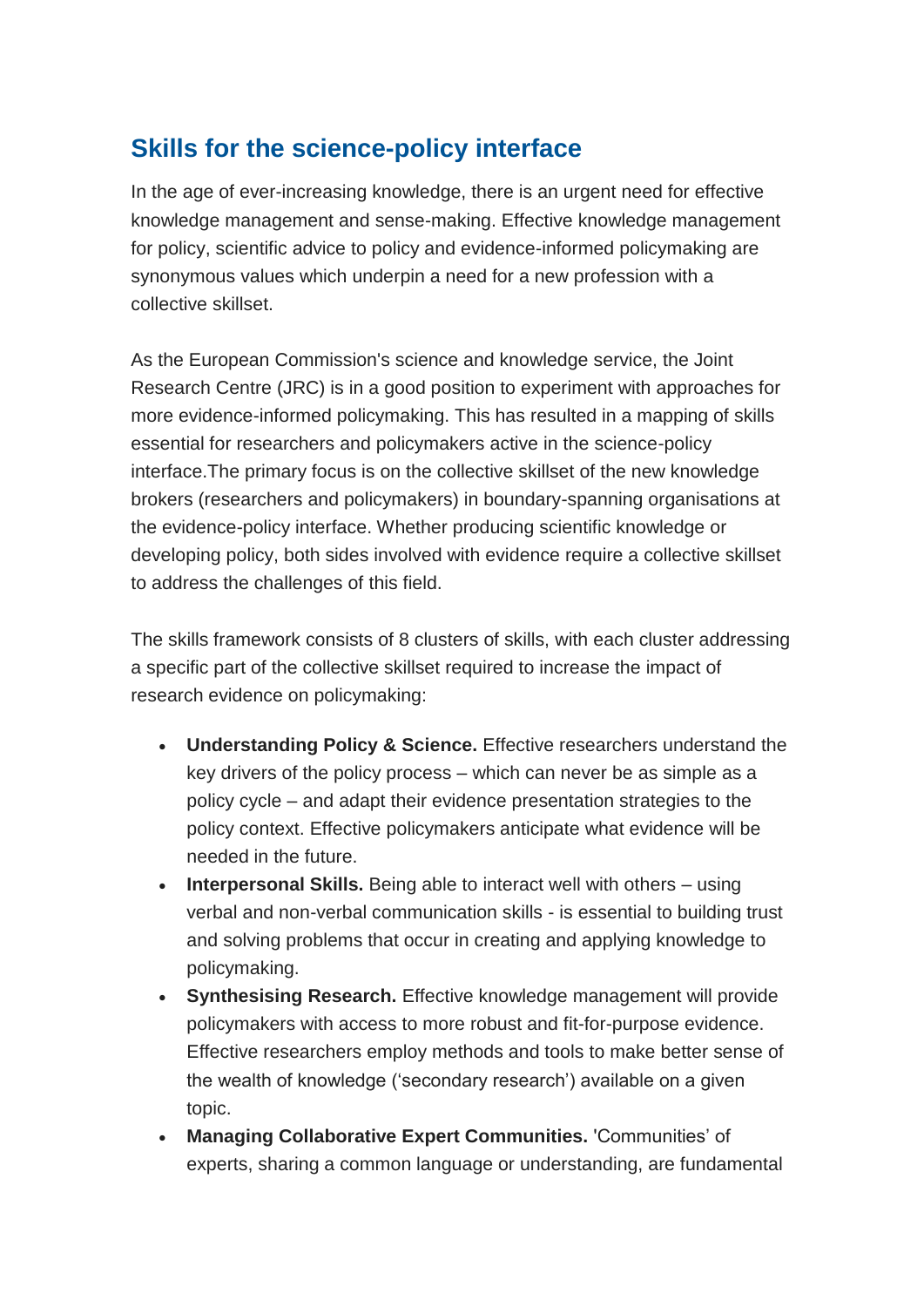to creating and applying knowledge to complex problems. Effective researchers develop networking and facilitation skills, through digital and physical interactions, to reduce disciplinary and policy divides.

- **Communicating Scientific Knowledge**. The communication of research to a non-scientific audience requires effective communication skills, using content-related tools like infographic design, succinct writing, public speaking and data visualisation tailored to the audience.
- **Advising Policymakers.** Effective science policy advisors go beyond simply communicating research evidence towards identifying options, helping to understand the impact of policy choices during and after implementation, and providing policy advice from a scientific viewpoint.
- **Engaging with Citizens & Stakeholders**: Engagement with the public and stakeholders is essential to build trust and legitimacy of evidence to be used in policy.
- **Monitoring & Evaluation Framework**. Monitoring and evaluating the impact of research evidence on policymaking is a specific skill needed to continuously improve the influence of evidence on policymaking.

The full paper behind the skills framework is available on the  $EU4$  facts – [Evidence for Policy.](https://ec.europa.eu/jrc/communities/community/evidence4policy/news/framework-skills-evidence-informed-policy-making)

----

*On 13 & 14 November 2017, ACCOMPLISSH organised her second open event, named ACSIS 2017: ACCOMPLISSH Co-creation and Social Innovation Summit. This event was held at the University of Tallinn, in Tallinn, Estonia. During this 2-day working conference, around 100 participants were actively involved in workshops, training- and live co-creation sessions. One of the plenary sessions focused on the skillsmap and its evidence-informed policy making, which is explained above.*

*For an impression of the event: [Link to pictures](https://www.flickr.com/gp/142052450@N02/2uC0jY) or [link to program](https://www.rug.nl/research/sustainable-society/pdfs-docs/ACSIS2017.pdf)*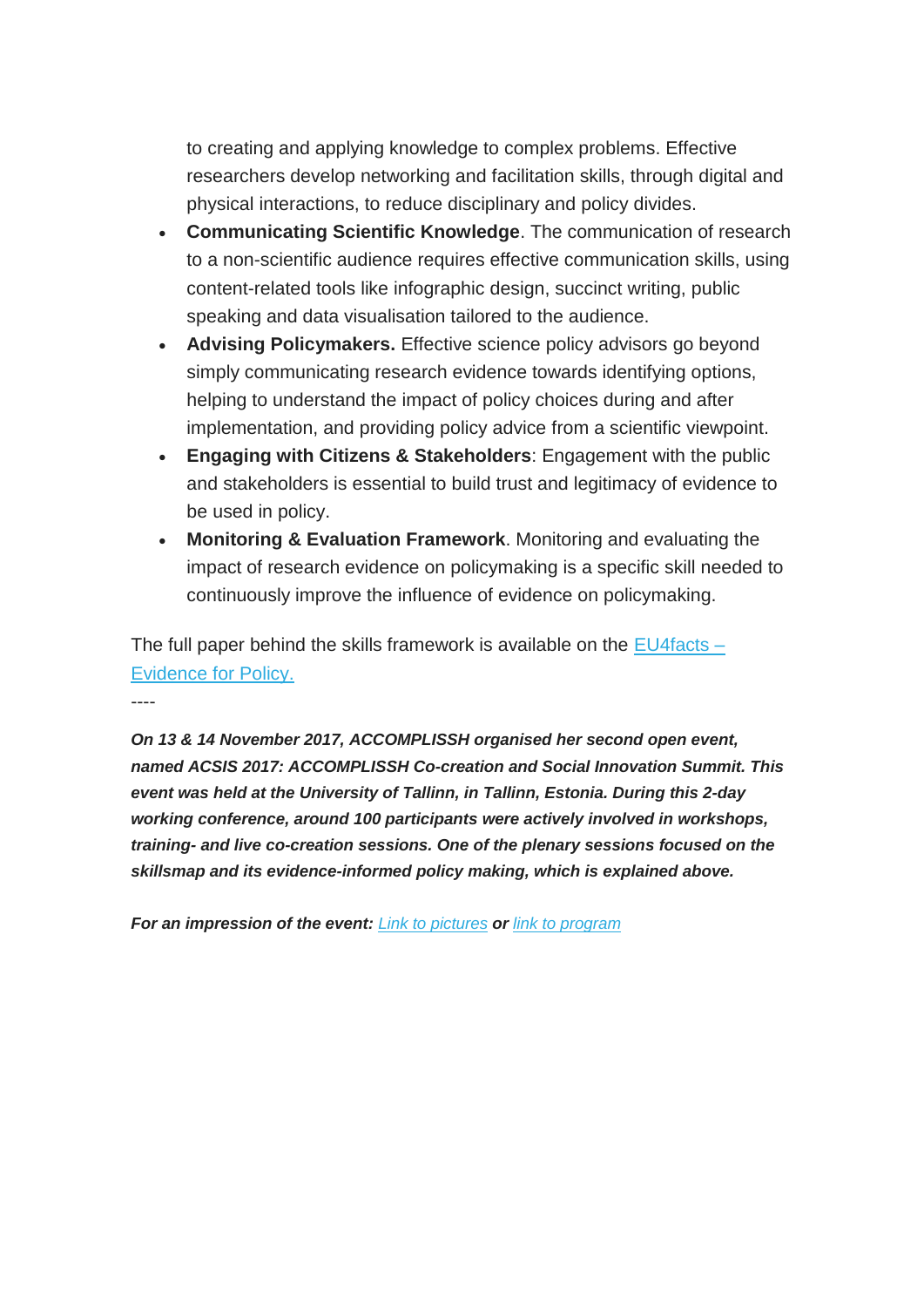

# **Publications and deliverables**

With ACCOMPLISSH we still have 14 months to go! It is an exciting time, especially for Work Package 4 & 5 who test and train models of co-creation and work on the development of the valorisation concept along the value chain.

At this moment, we are proud that we can share 3 wonderful deliverables on our website:

- Work Package 2A: Analysing co-creation in theory and in practice – A

systemic review of the SSH impact literature - [Read document](https://docs.wixstatic.com/ugd/35d470_1d36ad453b884646899f6196b45cac7e.pdf)

- Work Package 2B: Quadruple Helix Co-creation in SSH– Experiences,

Considerations, Lessons Learned - [Read document](https://docs.wixstatic.com/ugd/35d470_c5d9991a014944869436acca08120fab.pdf?index=true)

- Work Package 3: Principles for promoting the impact of SSH research by cocreation: key issues in research design and communication - [Read document](https://docs.wixstatic.com/ugd/35d470_bd12228b37f144cca4c029d4a6cff639.pdf?index=true)

Enjoy reading and if you have any additional questions about our deliverables, don't hesitate to contact us.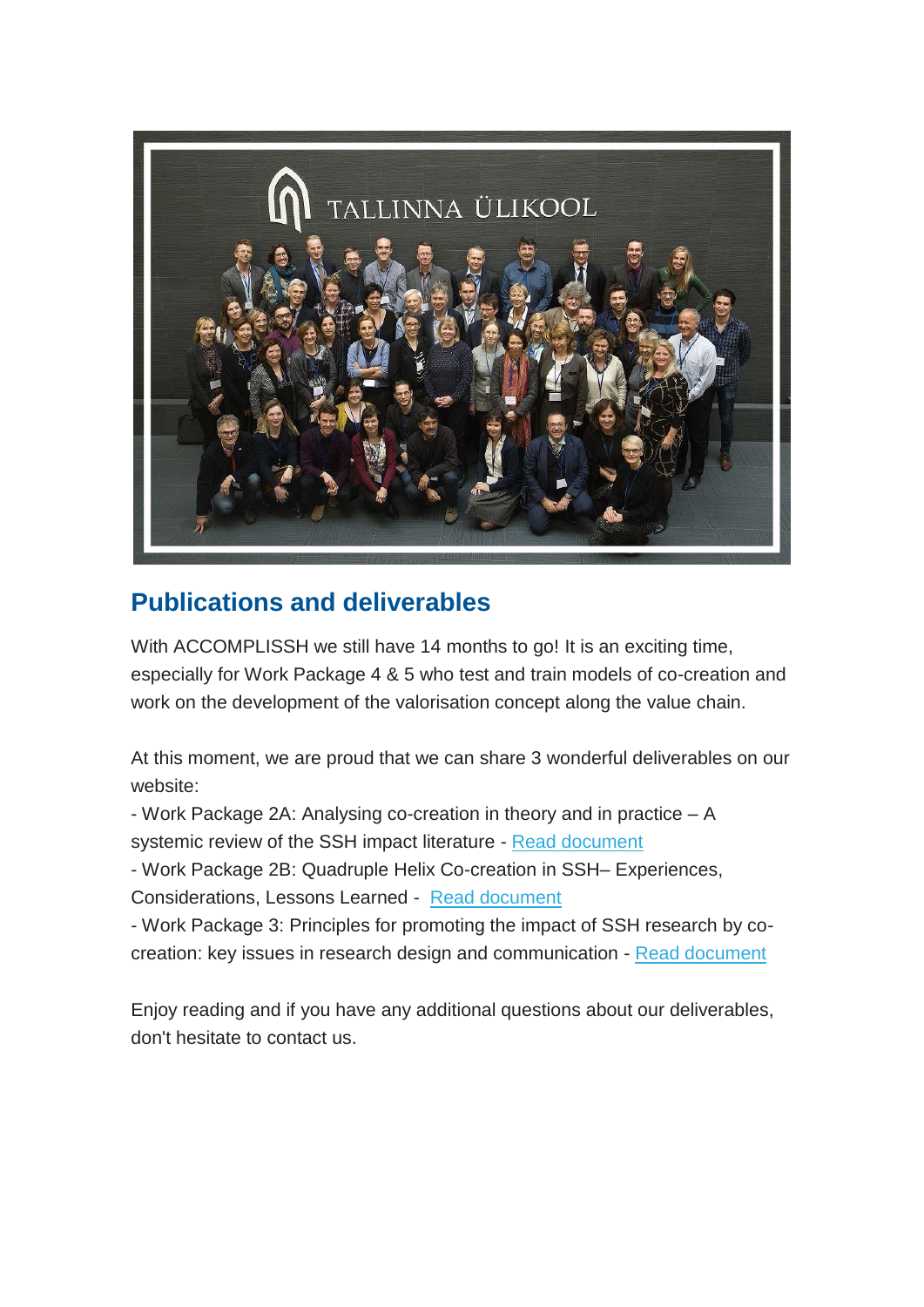

## **Seminar at European Parliament: "Towards a Social and Democratic Europe. How can we accelerate the societal impact of social sciences and humanities?"**

On 21 November, ACCOMPLISSH organised a seminar at the European Parliament hosted by Mr. Dimitrios Papadimoulis MEP, Vice President to the European Parliament. The focus was on the important topic of accelerating the social impact of social sciences an humanities research.

Coordinator of the Horizon 2020 ACCOMPLISSH project, Sharon Smit. stressed in her [opening statement](https://gallery.mailchimp.com/635154f2d7790b658b03ac770/files/de897846-3e73-40d7-9436-466f43cd7f9c/Sharon_Smit_EP_21_November_2017.pdf) the importance of bridging the gap between science and society. There is an urgency to develop new collaboration approaches in an eco-system of equal entities to gain innovative insights. To address societal challenges in a sustainable way.

During the seminar, four speakers with all totally different backgrounds in SSH showed incredibly important insights from their own research, with the public. People present were from policy, the European Parliament, the European Commission and from universities all over Europe.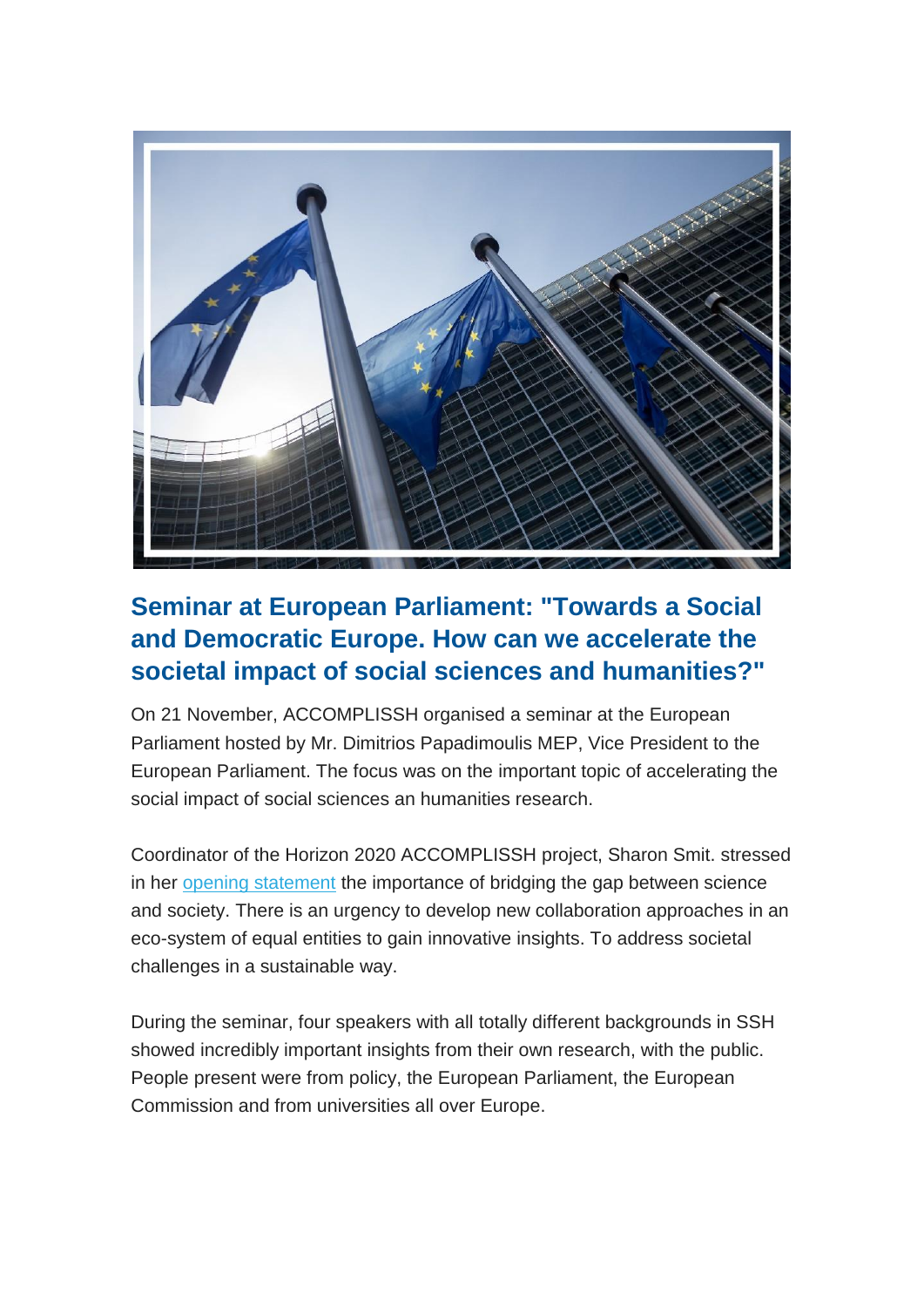Professor Wolfgang Merkel (professor of Political Science, Humboldt-Universitat Berlin, Germany) showed us that social inequality leads to democratic inequality. More and more people have little trust in government and this is strengthened when they have a low socio-economic status. Research is needed to address this question and to make sure that our democratic institutions keep the people (demos) centered. To do this we should look at history. Even history as long ago as the Dead Sea Scrolls. The events preceding the Dead Sea Scrolls influence our day to day behavior. Even when we are not aware of it. Religious literacy is therefore key according to Professor Mladen Popović (Professor for Old Testament and Ancient Judaism, University of Groningen, The Netherlands). To understand the world we originate from cultural heritage is influential according to Gábor Sonkoly (professor of History, ELTE University of Budapest, Hungary). Although, this is key in understanding our world we should be sensitive for the different meaning of the same words. For example cultural heritage has a different meaning in Eastern Europe compared to the Anglo Saxon world. It is important to society at large to keep our health care affordable. A significant amount of research says that the scarring effect of temporary employment is enormous according to Duncan Gallie (professor of Sociology, University of Oxford, United Kingdom). He addressed the importance of SSH research on the labour markets, employment and inequalities.

All these distinguished speakers agree on the same thing. The Social Sciences and Humanities are important in the way we look at society. It is key that this research field thinks of new ways to connect to a broader audience. Therefore Jonas Stier (member of ACCOMPLISSH and professor of intercultural studies, Dalarna University, Sweden) pleas for investment by universities in outreach and social impact professionals. In order to make sure that the benefit we have from SSH research is adequately disseminated in Europe. To be able to do our research it is of utmost importance that funding on SSH research goes up. **Therefore Vice-President Papadimoulis calls upon a doubling of the research budget in FrameWork Programme 9 and within it a significant part should go to SSH research.**

Watch the opening speech of Mr. Dimitrios Papadimoulis MEP, Vice President to the European Parliament [here.](https://www.youtube.com/watch?time_continue=214&v=0NhTC3xxbdk)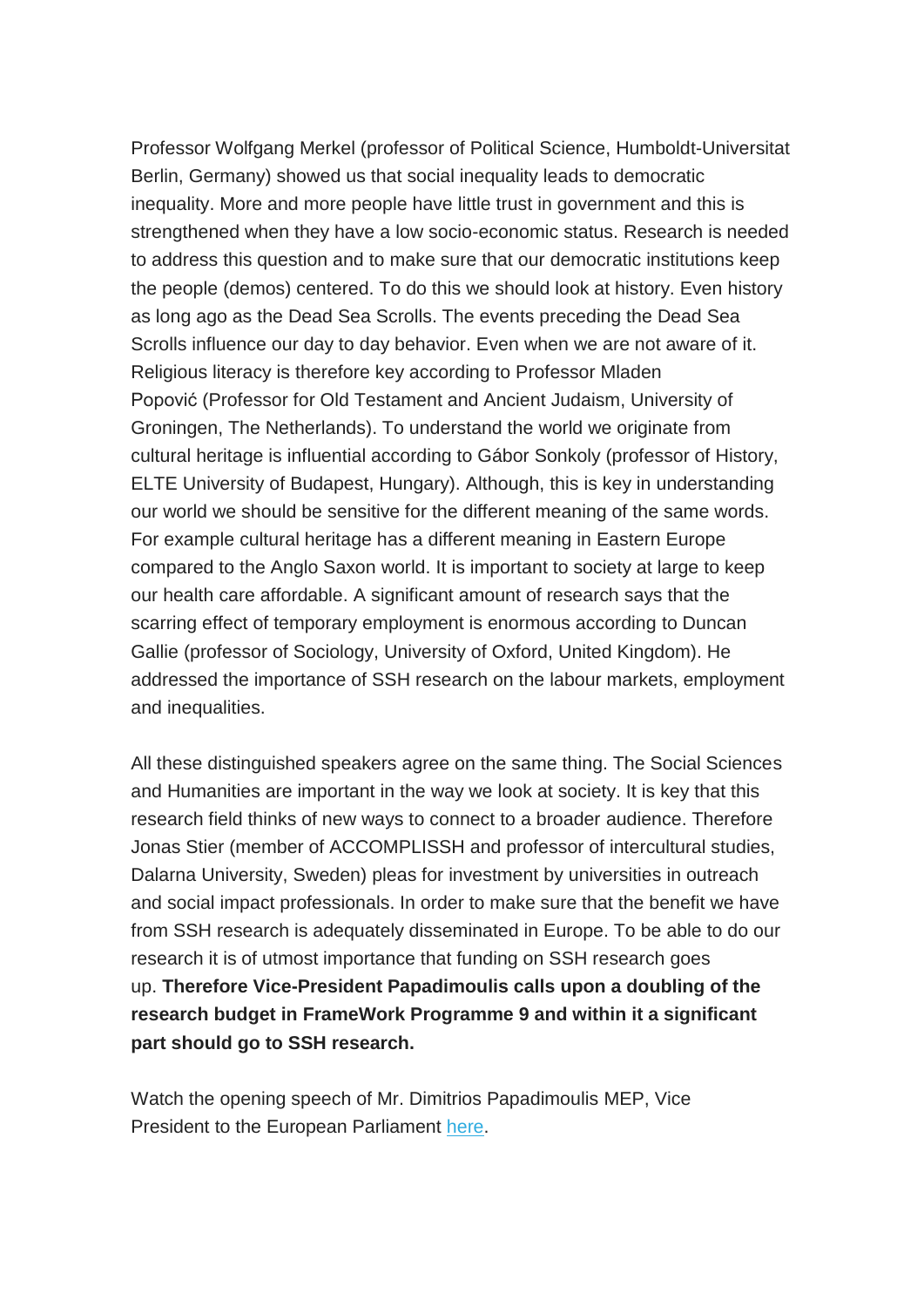



# **Advisory group**

### **Meet Trudy Dehue - member of the Advisory group**

In May 2015 I received an enthusing email from a person named Sharon Smit. She told me she discovered a congenial spirit in me when listening to a podcast interview. That is how she came to tell me about ACCOMPLISSH, it's ideals and endeavors. And, indeed, these were highly on a par with the ideal role of universities I had been expressing in that podcast. We should abandon the classical hierarchy among the sciences and also stop thinking in terms of academic knowledge as the one and only best kind of knowledge possible. Instead, academics should be willing to learn (1) from one another and (2) from a variety of other experts.

An example of the first necessity I recently came across is that of climate change that urgently demands a great variety of knowledge. As Anne Beaulieu, programme manager of Energysense in Groningen, explained the humanities also need to be involved because we need to gain an in-depth understanding of the values embedded in people's views of a good life. For, most of our values of prosperity, freedom, equality, etc- are still implicitly based on a growth model of available energy. A classic example of the need to learn from experts who aren't university researchers is that of doctors who can learn from their patients. This is not only a matter of listening to patients in clinical practice. Why not turn patients into co-researchers who, for instance, can help researchers to make adequate surveys? One of my favorite other examples is that of the fishermen in a little village at the very north of the Netherlands. University researchers tried to